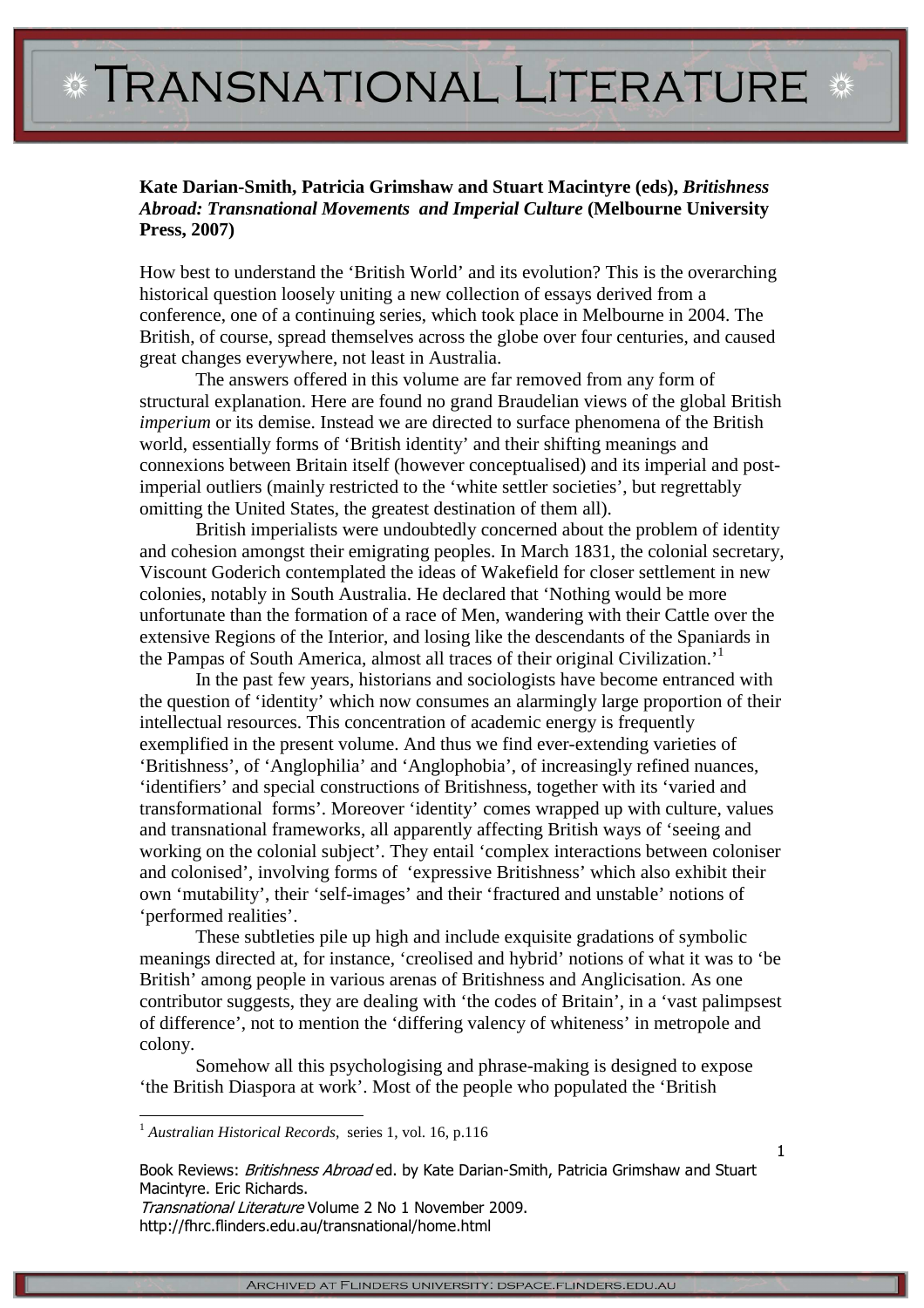Diaspora' would have been puzzled by these versions of their lives. And one might also ask whether so much of this concentrated historical energy invested in the construction of identities yields enough in the way of explaining the larger phenomena of the British world.

*Britishness Abroad*, in the outcome, is a much more varied and palatable smorgasbord of imperial delights than indicated in the introductory commentary. It starts with Bill Schwartz's discussion of the experiences of West Indian immigrants in Birmingham in the 1960s and 70s and the racial tensions which generated large political reverberations in that city. The immigrants seem to have clung to a belief in their essential Britishness despite their frigid reception.

The connections between the chapters are only tenuous. Gary Magee and Andrew Thompson report very clever research into the flows of remittances sent home to Britain by British emigrants in the nineteenth century, noting that those from the United States were significantly more generous than those from the 'neo-Britains'. Combining hard evidence (from Post Office records) with speculation about 'connectedness', they make a persuasive plea for a wider definition of the British World, that is, to include the United States. Stephen Banfield engagingly describes another imperial exchange – three musical examples – the export of organs, the spread of the composition students of Sir Charles Stanford, and the reach of the musical examination systems which operated across the Empire from London and generally persisted even after independence. It is not easy to connect this with the following chapter – an equally fascinating account by Jonathan Hyslop of 27 white labour unionists deported from South Africa in 1914, demonstrating an over-representation of Scots among the militant miners and also the influence of the Australian model of white unionism. In broad terms, Hyslop identities a strong flow of leftist political ideas between the white bits of the Empire, including the United Kingdom. Also in the South African arena, John MacKenzie wrestles with the question of how Scots coped with the pressures of Anglicisation and 'the production of Britishness'. MacKenzie finds Scots everywhere in South Africa and wants to accommodate them by way of 'multiple identities' and 'complex signifiers' leading to the happier state of 'Anglo-Scotticisation'. More promising is MacKenzie's call for the use of a prosopography of colonial groups which would surely bring greater rigour to the study of the composition and operations of colonial networks.

Yet more elaborate conceptualisations over the meaning of the 'multivalent workings of imperialism' are located in the colony of British Columbia by Adele Perry. She finds that local conditions produced 'fractured identities' on all corners of the imperial impact, not least among the colonisers themselves. Kate Darian-Smith, in similar mode, probes the allegorical iconography of Empire. She discovers widespread 'gendered' representations of imperial power at the end of the nineteenth century. The trouble with symbols is that they are often unclear and this leaves ample scope for ruminations about 'the gendered imaginings of nations', including those of federating Australia. Pat Grimshaw looks more directly at the role of the Christian Women's Temperance Union in late Victorian New Zealand. Women colonists and missionaries were often excellent witnesses to the consequences of the loss of land and the introduction of alcohol among the Maori. Her compelling portrait of Florence Woodhead captures the central tragedy of imperial confrontations on the edge of empire, a story echoed again in Anne Dickson-Waiko's account of colonised women

Book Reviews: *Britishness Abroad* ed. by Kate Darian-Smith, Patricia Grimshaw and Stuart Macintyre. Eric Richards.

Transnational Literature Volume 2 No 1 November 2009. http://fhrc.flinders.edu.au/transnational/home.html

2